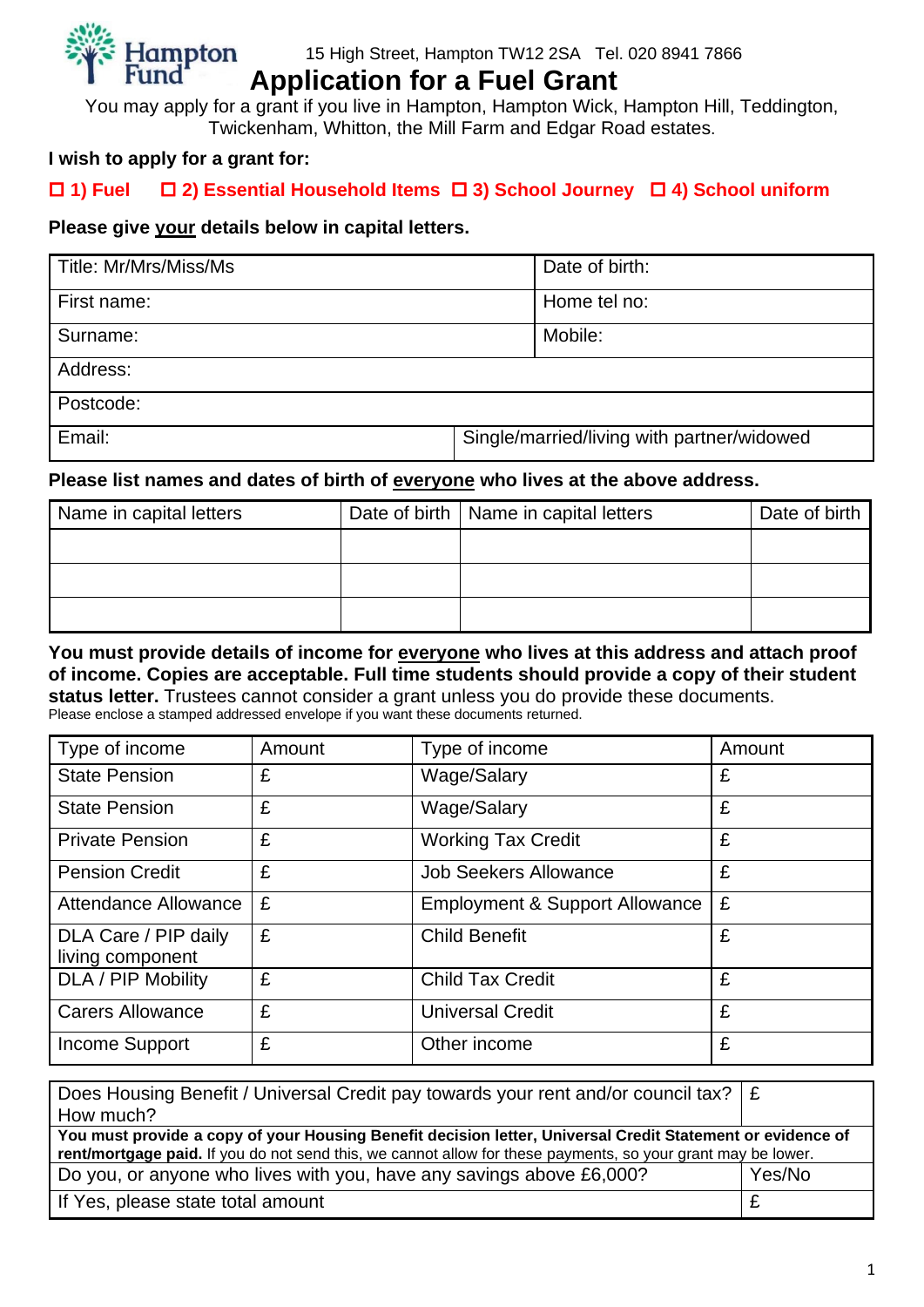# **1) Fuel Grant to help with the cost of electricity and gas**

Trustees meet to approve fuel grants every 2 months, in January, March, May, July, September and November. **You should send in an application form by the end of the previous month** at the latest. You will be notified of the Trustees' decision at the end of the month, when any money awarded should already have been credited to your fuel account.

| Name of Electricity Supplier | Account number | Do you have a pre-payment<br>Yes/No<br>meter? |
|------------------------------|----------------|-----------------------------------------------|
| Name of Gas Supplier         | Account number | Do you have a pre-payment<br>Yes/No<br>meter? |

**You must send a copy of a recent bill or statement from your energy supplier(s) showing your account number(s).** We cannot process your grant unless you do send these.

| We will split your grant equally between electricity and gas, unless you tell us otherwise. |  |     |  |
|---------------------------------------------------------------------------------------------|--|-----|--|
| Electricity                                                                                 |  | Gas |  |

## **2) Grant for Essential Household Items**

Trustees meet weekly to consider grants for essential household items. If you do not have essential items like a sofa, the Trustees can award you a referral to the Richmond Furniture Scheme, which stocks good quality second-hand furniture. The charity will pay the Furniture Scheme directly for the items awarded. If you do not have a cooker, fridge, washing machine or a bed, the Trustees can award you with a basic model from our local supplier. **You will need to send us a supporting letter from your social or other support worker with this application form, plus your refusal letter from the Local Assistance Scheme (if applicable), otherwise we may need to visit you at home to assess your situation and verify the need.**

| What type of property?                                     | House/Flat/Other<br>(please circle) | How many bedrooms?              |        |
|------------------------------------------------------------|-------------------------------------|---------------------------------|--------|
| Who is your landlord?                                      |                                     | Do you need a fridge?           | Yes/No |
| Do you need a washing machine?                             | Yes/No                              | Do you need an electric cooker? | Yes/No |
| Do you need any other items of furniture? (Please specify) |                                     |                                 |        |
|                                                            |                                     |                                 |        |

## **3) School Journey Grant**

Children who are in their penultimate or final year at junior school may be **part-funded** to enable them to participate in the school journey arranged before they transfer to secondary school. The parent(s) are expected to pay half the cost of the journey. In cases where PGL covers part of the cost, the charity will top this up so that half of the journey cost is covered. The grants are paid directly to your child's school and returned to the charity if for whatever reason your child is unable to attend.

## **Which school does your child/children currently attend?**

| Name of Child | Name of School |
|---------------|----------------|
|               |                |
|               |                |

| Are they eligible for free school meals? | Yes/No |
|------------------------------------------|--------|
|                                          |        |